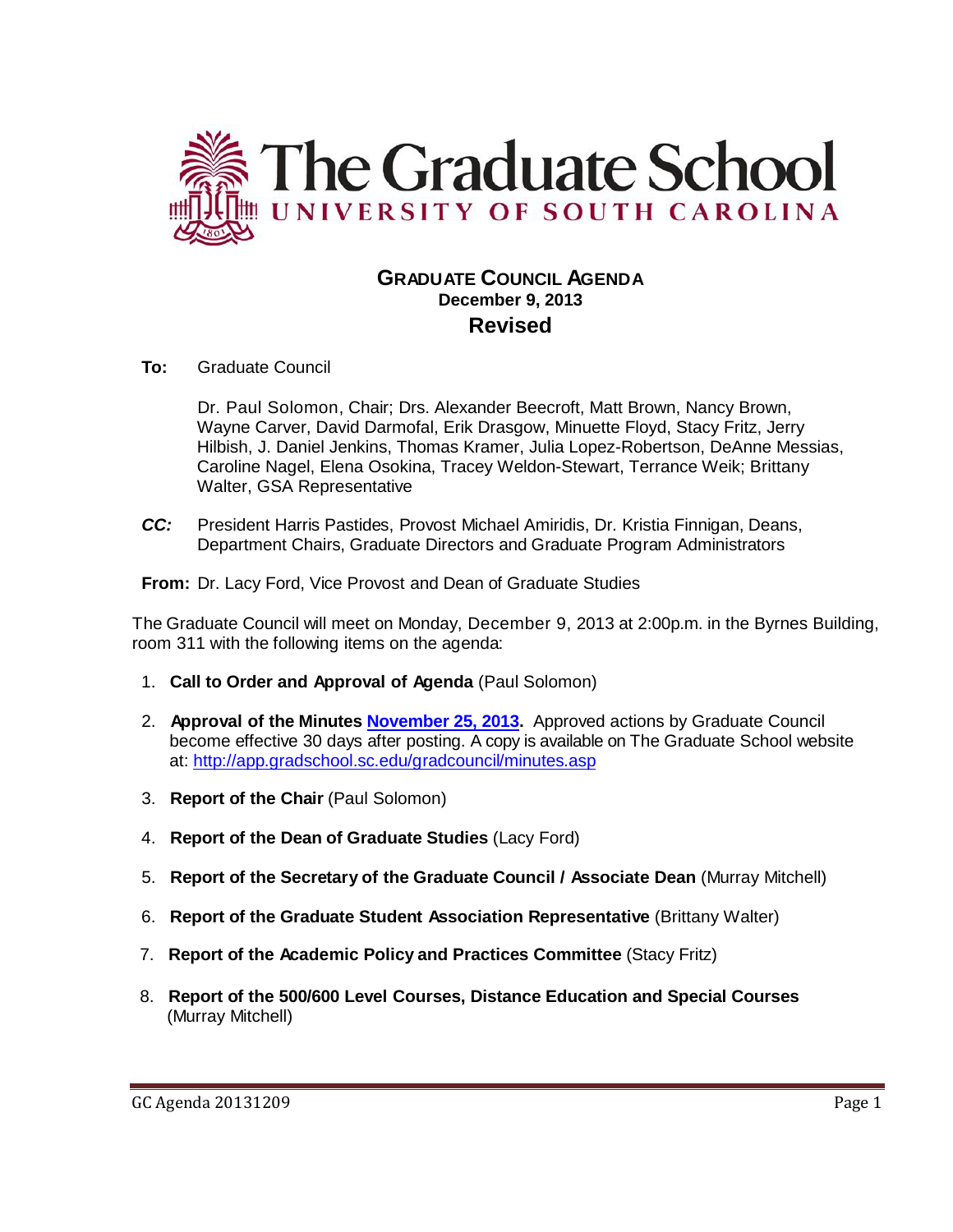- 9. **Fellowships and Scholarships Committee** (Wayne Carver)
- 10. **Report of Science, Math, and Related Professional Programs Committee** (DeAnne Messias)

No report

11. **Report of the Humanities, Social Sciences, Education, and Related Professional Programs Committee** (J. Daniel Jenkins)

*Department of Philosophy*

Academic Program Actions/Bulletin Change **[Philosophy PhD](http://gradschool.sc.edu/facstaff/gradcouncil/2013/Phiosophy%20PhD%20APA-BCH.pdf)**

To change bulletin language to: "The Graduate School now allows competency in appropriate research methods to serve in place of reading competency in a foreign language and to eliminate the PhD 'qualifying examination' requirement." [Effective Fall 2014]

*School of Music*

Distance Education Delivery Proposal **[MUED 790 Principles of Music Education](http://gradschool.sc.edu/facstaff/gradcouncil/2013/MUED%20790%20DED_Redacted.pdf)** To deliver this course in an online format. [Effective Spring 2014]

 *College of Education*

Course Change Proposal **[EDET 722 Instructional Design and Assessment](http://gradschool.sc.edu/facstaff/gradcouncil/2013/EDET%20722_Redacted.pdf)** To change cross-list from AEET 722 to EDET A 722 and to eliminate prerequisite. [Effective Fall 2014]

New Course Proposal **[EDRD 824 Seminar in Language and Literacy Education](http://gradschool.sc.edu/facstaff/gradcouncil/2013/EDRD%20824%20NCP_Redacted.pdf) (3)** Intensive study of a designated topic influencing theory and/or practice in language and literacy education. [Effective Spring 2014] Academic Program Actions/Bulletin Change **[Instruction and Teacher Education](http://gradschool.sc.edu/facstaff/gradcouncil/2013/ITE%20Concentration_Redacted.pdf)** To add a 12 hour concentration in Educational Technology to the Curriculum and Instruction EdD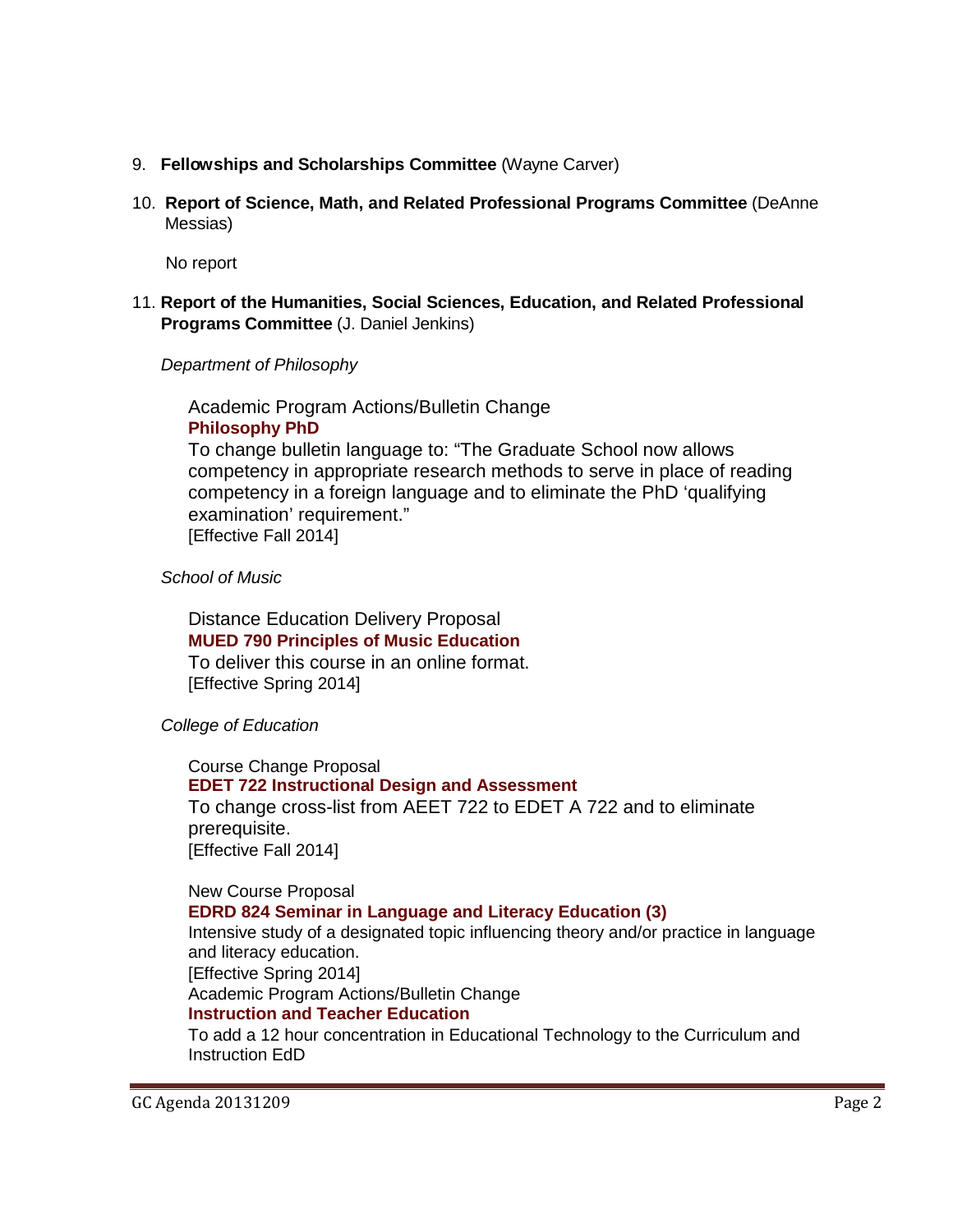[Effective Fall 2014]

#### Academic Program Actions/Bulletin Change **Educational Psychology [& Research](http://gradschool.sc.edu/facstaff/gradcouncil/2013/Ed%20Psyc%20and%20Research%20Bulletin%20Editing%20Redacted.pdf)**

To change the PhD degree course descriptions to reflect the statistical and measurement skills required to secure employment in the field. To change language to reflect that the EDRM Specialization requires a minimum of 60 hours of coursework requirement beyond the MEd in Education Psychology and Research and the EDPY Specialization requires 90 hours minimum beyond a Baccalaureate degree or 60 hours minimum beyond a Master's degree with the approval of an advisor.

[Effective Fall 2014]

#### Distance Education Delivery Proposal

**[EDPY 707 Growth and Development Middle Childhood and Adolescence](http://gradschool.sc.edu/facstaff/gradcouncil/2013/EDPY%20707%20DED_Redacted.pdf) (3)**

To meet the needs of teachers in several local school districts by providing this course via the internet

[Effective Summer II 2013]

Course Change Proposal and Bulletin Change

#### **[EDPY 707 Growth and Development Middle Childhood and Adolescence \(](http://gradschool.sc.edu/facstaff/gradcouncil/2013/EDPY%20707%20CCP%20Redacted.pdf)3)**

To change the course title to Growth and Development: Adolescence and to change course description content. [Effective Fall 2014]

## Academic Program Actions/Bulletin Change

#### **[EDFN change to EDFI](http://gradschool.sc.edu/facstaff/gradcouncil/2013/EDFN%20Foundations%20change%20to%20EDFI%20_Redacted.pdf)**

To change the bulletin language to reflect a program name change from Foundations of Education to Educational Foundations and Inquiry, therefore changing course designator from EDFN to EDFI. [Effective Fall 2014]

Course Change Proposal and Bulletin Change **EDRM 740 [Qualitative Research in Education](http://gradschool.sc.edu/facstaff/gradcouncil/2013/EDRM%20740%20to%20EDFI%20731_Redacted.pdf) (3)**

To change course designator, title and number.

From: EDRM 740 Qualitative Research in Education. Qualitative research including naturalistic inquiry, participant observation, internship, educational history, oral history, visual sociology, and educational biography.

To: EDFI 731 Qualitative Inquiry (3)

Qualitative research methods including naturalistic inquiry, participant observation, interviewing, focus groups, and document analysis. [Effective Fall 2014]

Course Change Proposal and Bulletin Change

# **[EDRM 842 Educational Biography \(3\)](http://gradschool.sc.edu/facstaff/gradcouncil/2013/EDRM%20842%20to%20EDFI%20832_Redacted.pdf)**

To change course designator, title and number.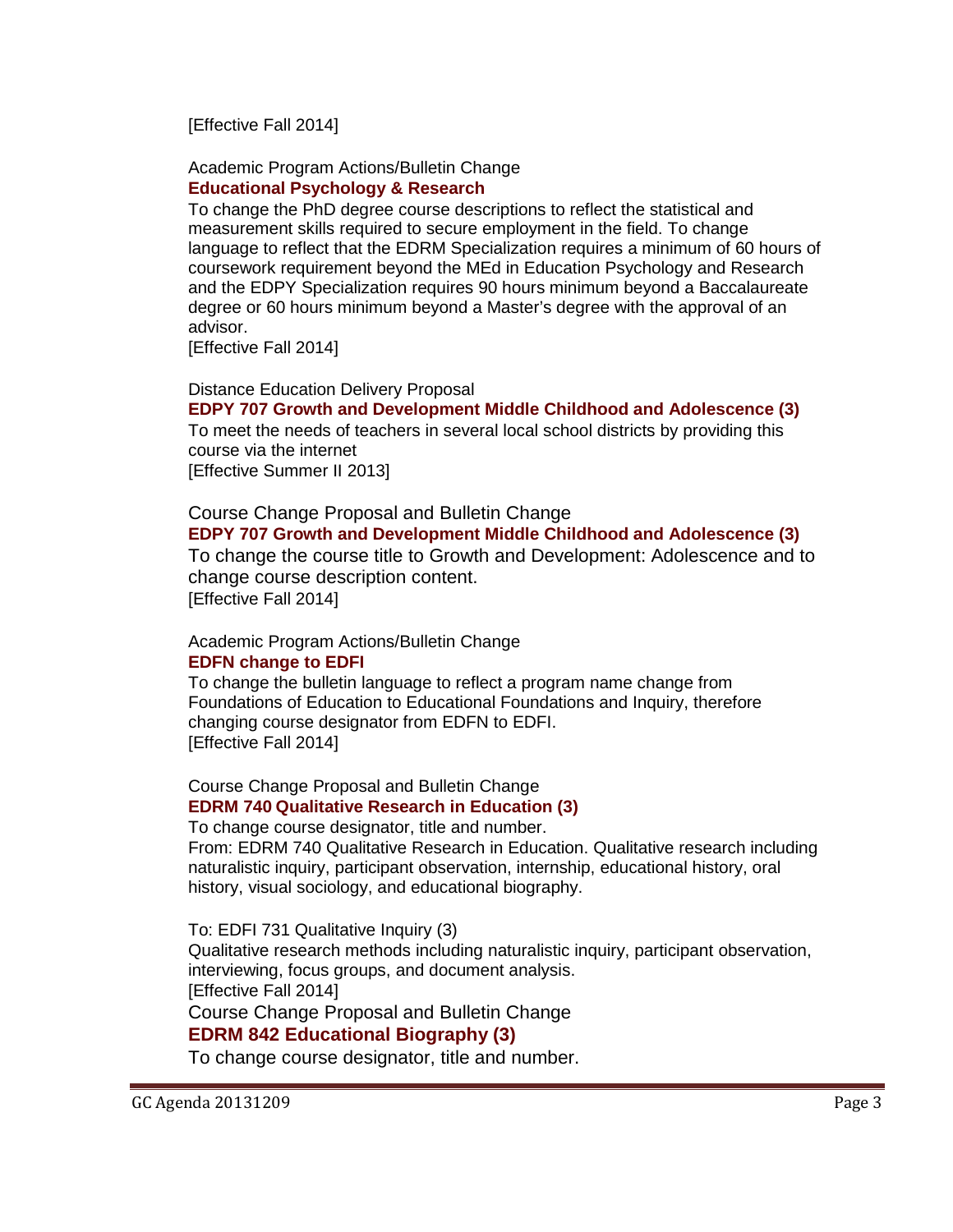From: EDRM 842 Educational Biography (3) Examination of biography as a form of educational research and scholarship.

To: EDFI 832 Educational Biography (3) Examination of biography as a form of educational research and scholarship. Prerequisite: EDFI 731 or equivalent [Effective Fall 2014]

#### Academic Program Actions/Bulletin Change **[Graduate Certificate in Qualitative Research](http://gradschool.sc.edu/facstaff/gradcouncil/2013/Certificate%20in%20Qualitative%20Research_Redacted.pdf)**

Requesting a new 18 hour Graduate Certificate program to address the demand in academia and practice for qualified qualitative research methodologists. [Effective Fall 2014]

## New Course Proposal

# **[EDFI 730 Qualitative Epistemologies, Paradigms, & Theories](http://gradschool.sc.edu/facstaff/gradcouncil/2013/EDFI%20730%20NCP_Redacted.pdf) (3)**

Foundations of qualitative research including historical, philosophical, and theoretical perspectives. Examination of different qualitative approaches and associated methodological issues. [Effective Spring 2014]

## New Course Proposal

# **[EDFI 833 Narrative Inquiry](http://gradschool.sc.edu/facstaff/gradcouncil/2013/EDFI%20833%20NCP_Redacted.pdf) (3)**

Exploration of the various forms of narrative inquiry as a distinct genre of qualitative research. Prerequisite: EDFI 731 (or equivalent) [Effective Spring 2014]

# New Course Proposal

## **[EDFI 834 Participatory Action Research](http://gradschool.sc.edu/facstaff/gradcouncil/2013/EDFI%20834%20NCP_Redacted.pdf) (3)**

Theoretical, methodological, and pedagogical orientations to participatory action research. Prerequisites EDFI 731 (or equivalent) [Effective Spring 2014]

## New Course Proposal

## **[EDFI 836 Ethnography and Education](http://gradschool.sc.edu/facstaff/gradcouncil/2013/EDFI%20836%20NCP_Redacted.pdf) (3)**

Historical, methodological, and theoretical orientations to ethnographic research. Prerequisite: EDFI 731 (or equivalent) [Effective Spring 2014]

*Library and Information Science*

Academic Program Actions/Bulletin Change

GC Agenda 20131209 Page 4